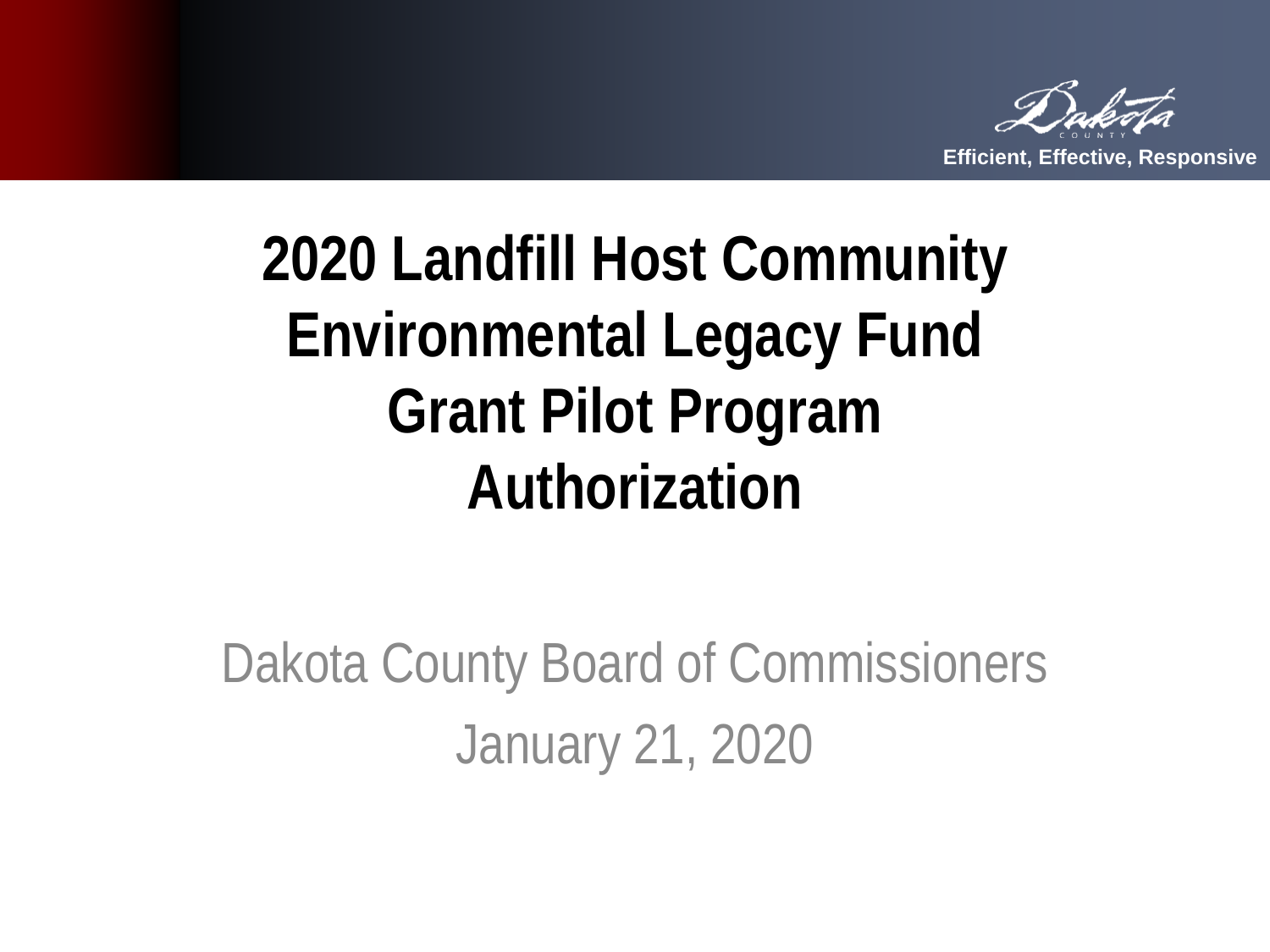### **Outline**



- Information/Eligibility
- Expenditure Categories
- Application Process/Timeline
- Grant Award Process
- Application Information
- Next Steps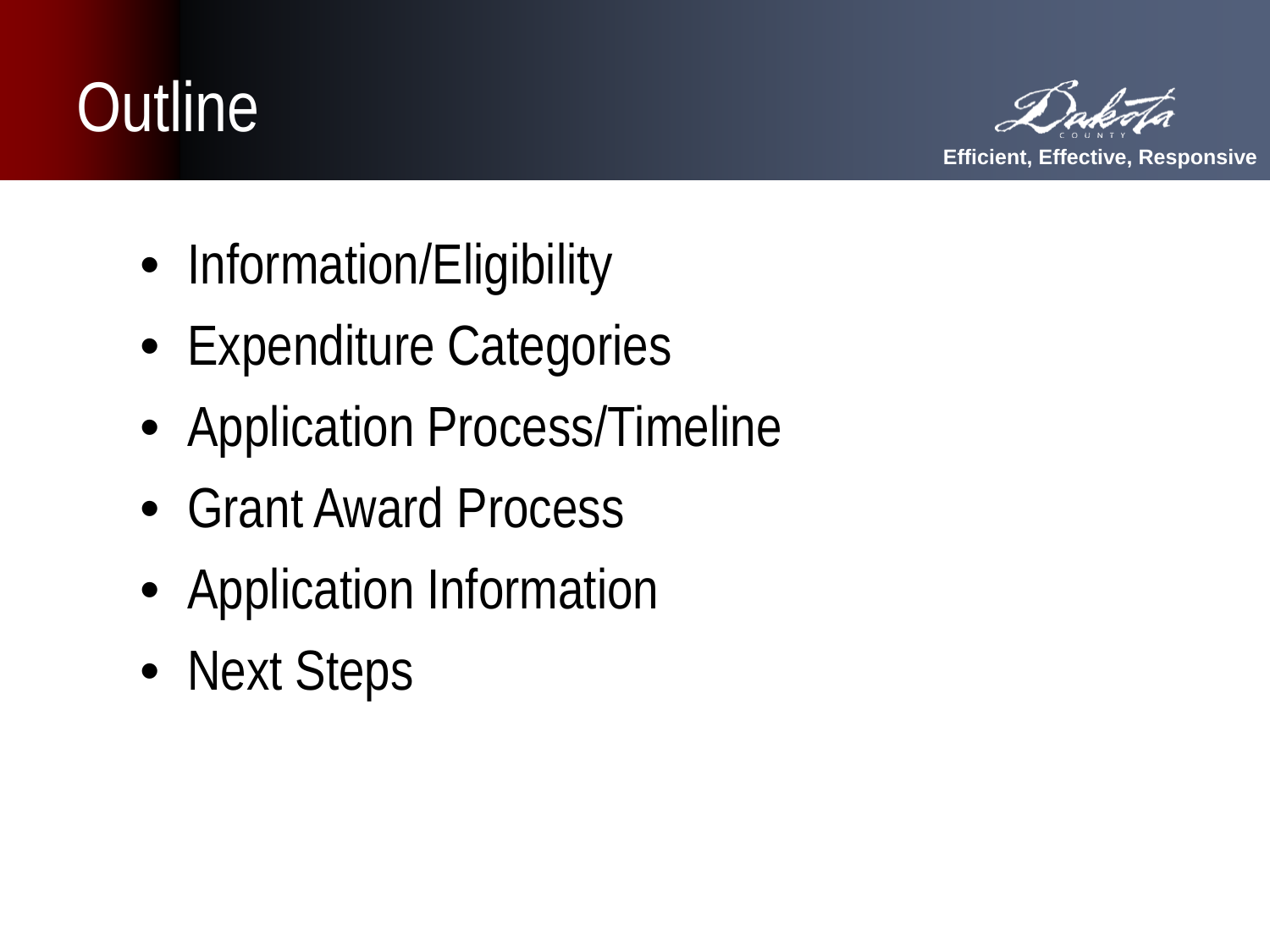# Information/Eligibility



- Up to \$3 million available through a competitive grant process.
- Available to the following cities:
	- Burnsville
	- Coates
	- Inver Grove Heights
	- Rosemount
	- South St. Paul
- Eligible applications will demonstrate:
	- Clear alignment with targeted themes.
	- Clear articulation of project plan and schedule, budget, goals, success measures.
	- Clear potential to reduce or mitigate the negative impacts of hosting a landfill.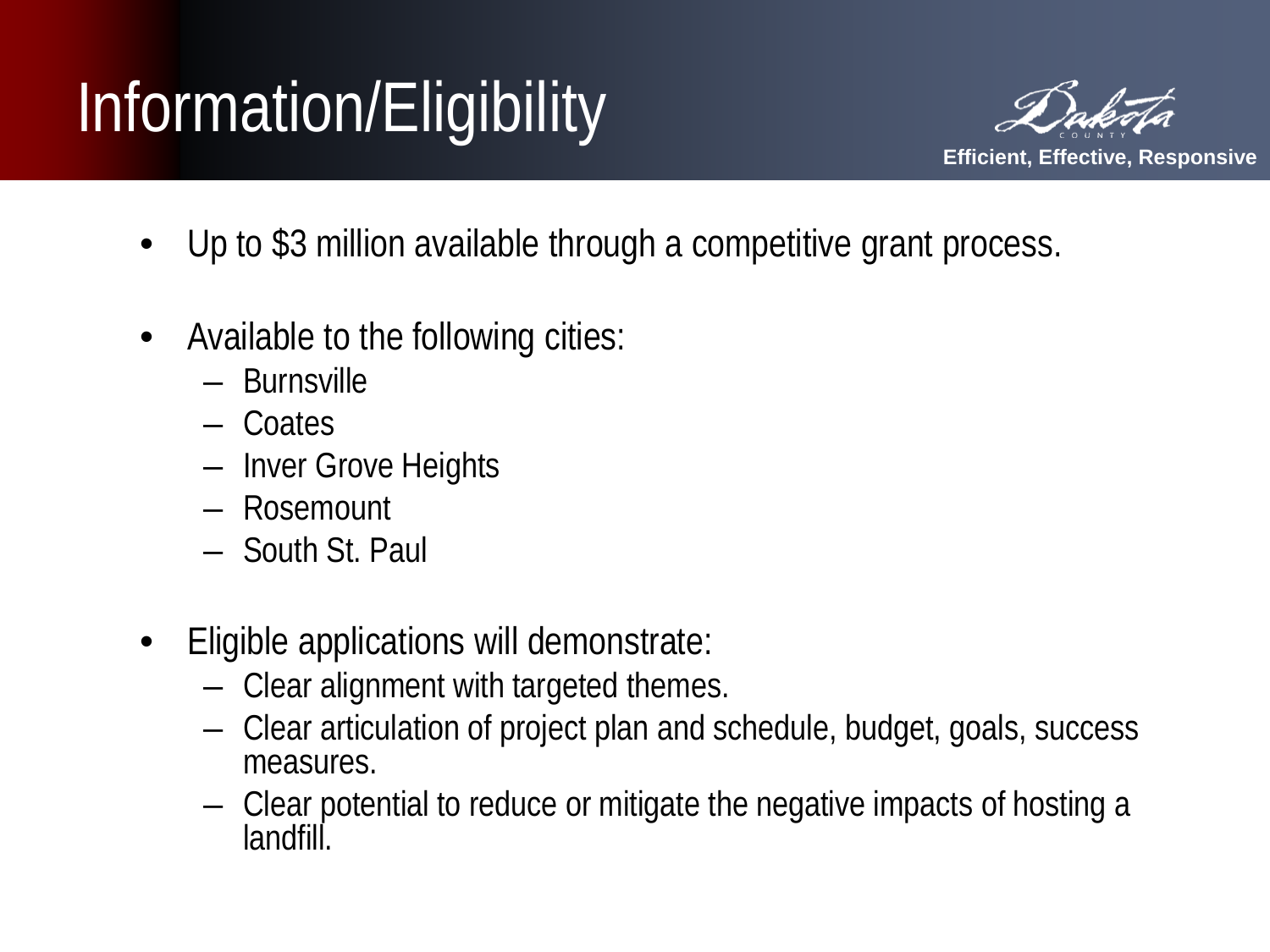

#### **Environmental Legacy Fund Targeted Themes:**

- 1. Economic development activities including land acquisition, demolition and relocation through an agreement with the Dakota County Community Development Agency (CDA).
- 2. Brownfield redevelopment activities, including land acquisition and remediation for park and trail improvements connecting county/regional parks and greenways.
- 3. Natural resource conservation and restoration projects.
- 4. Activities supporting the Dakota County Solid Waste Master Plan.

Eligible projects must fall under one of these targeted themes and project types.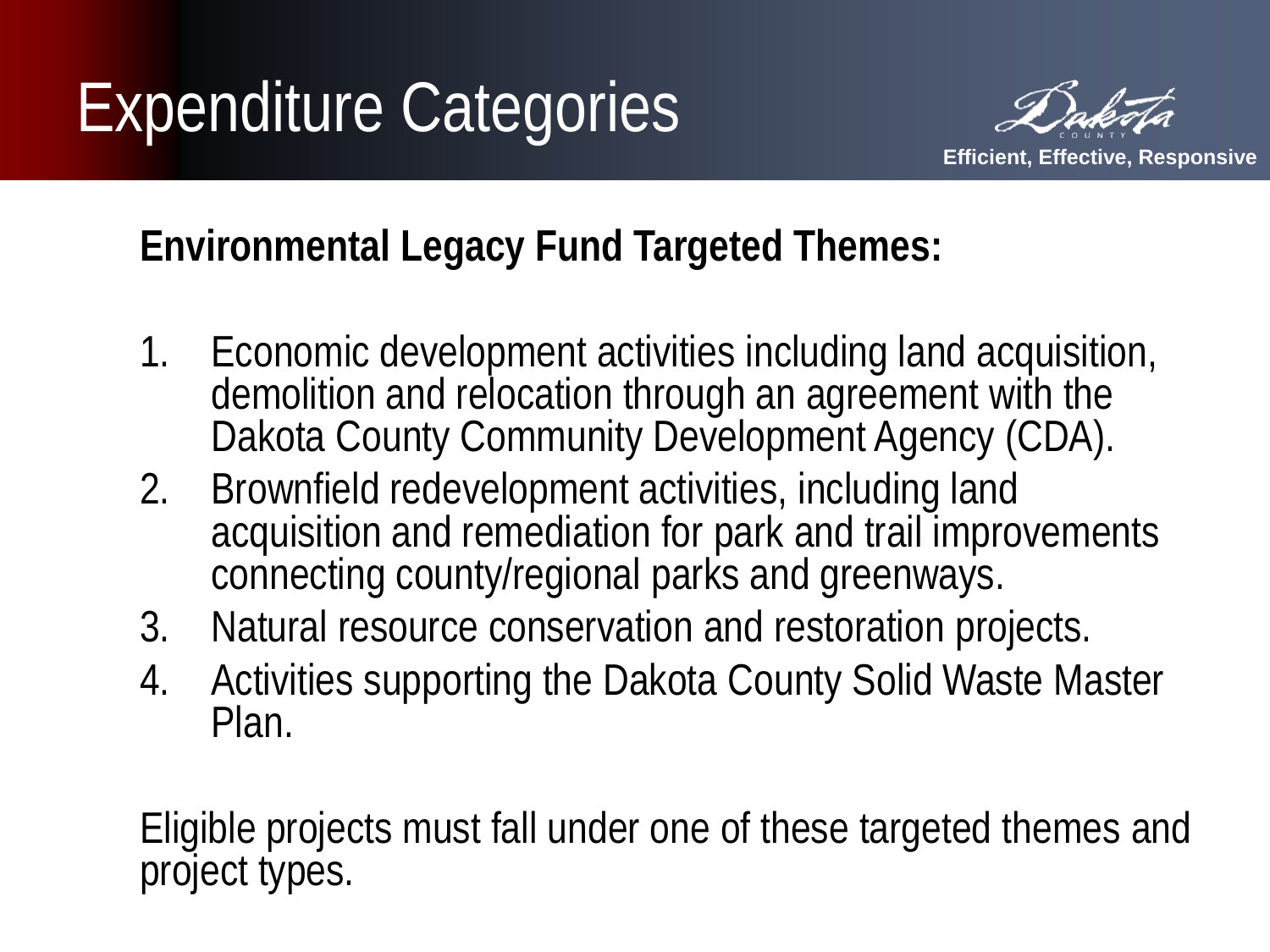### Application/Award Process and Timeline



- Applications due April 1, 2020
- Applicants will present their proposal to the Physical Development Committee of the Whole on April 14, 2020.
- Potential grant awards April 21, 2020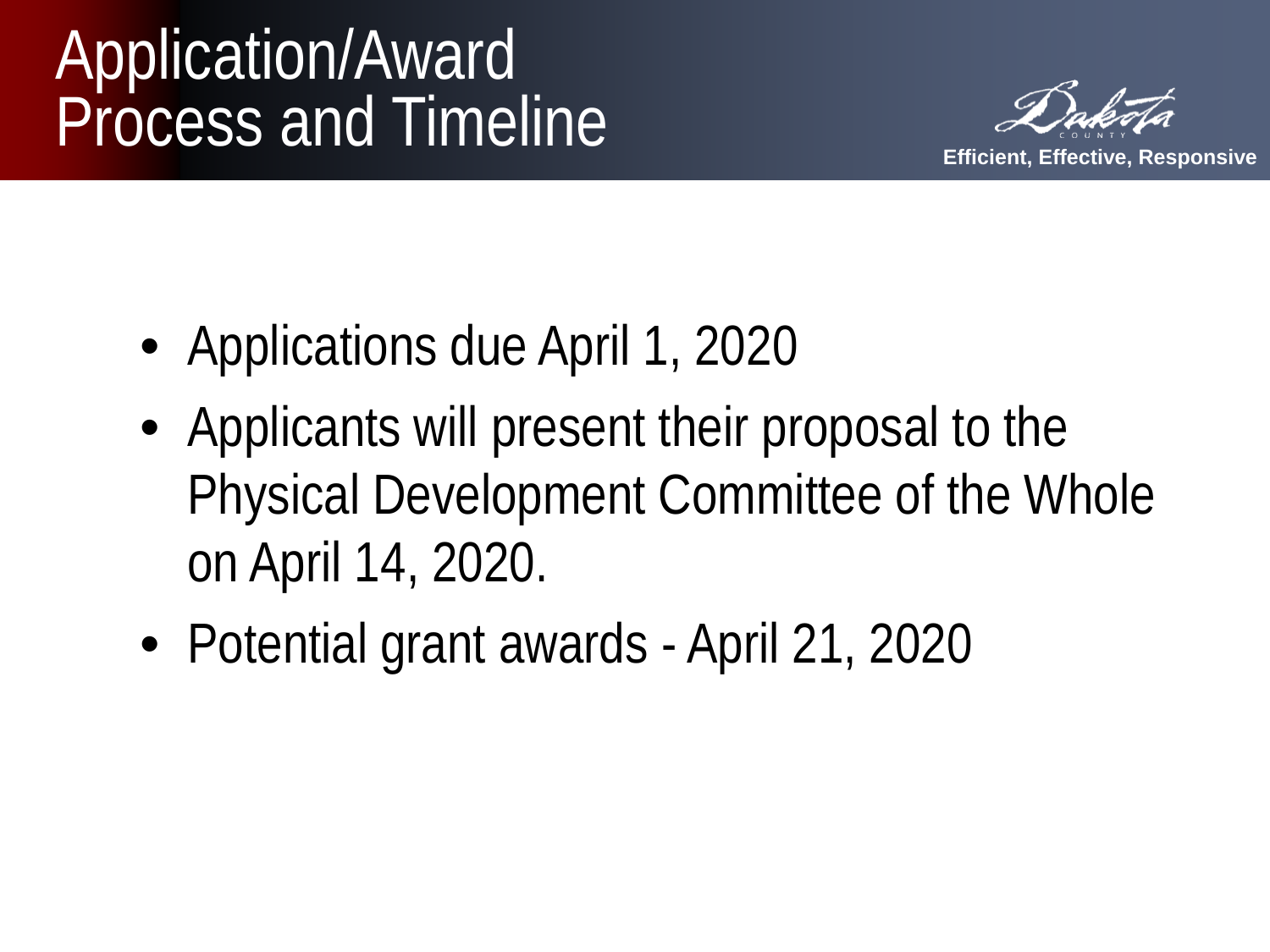# Application Information



- Collaboration
- Funding background
	- Additional grants
	- Private investment
	- Organizational match
- Statement of need
- Program description
- Goals and objectives
- Budget
- Evaluation (effectiveness)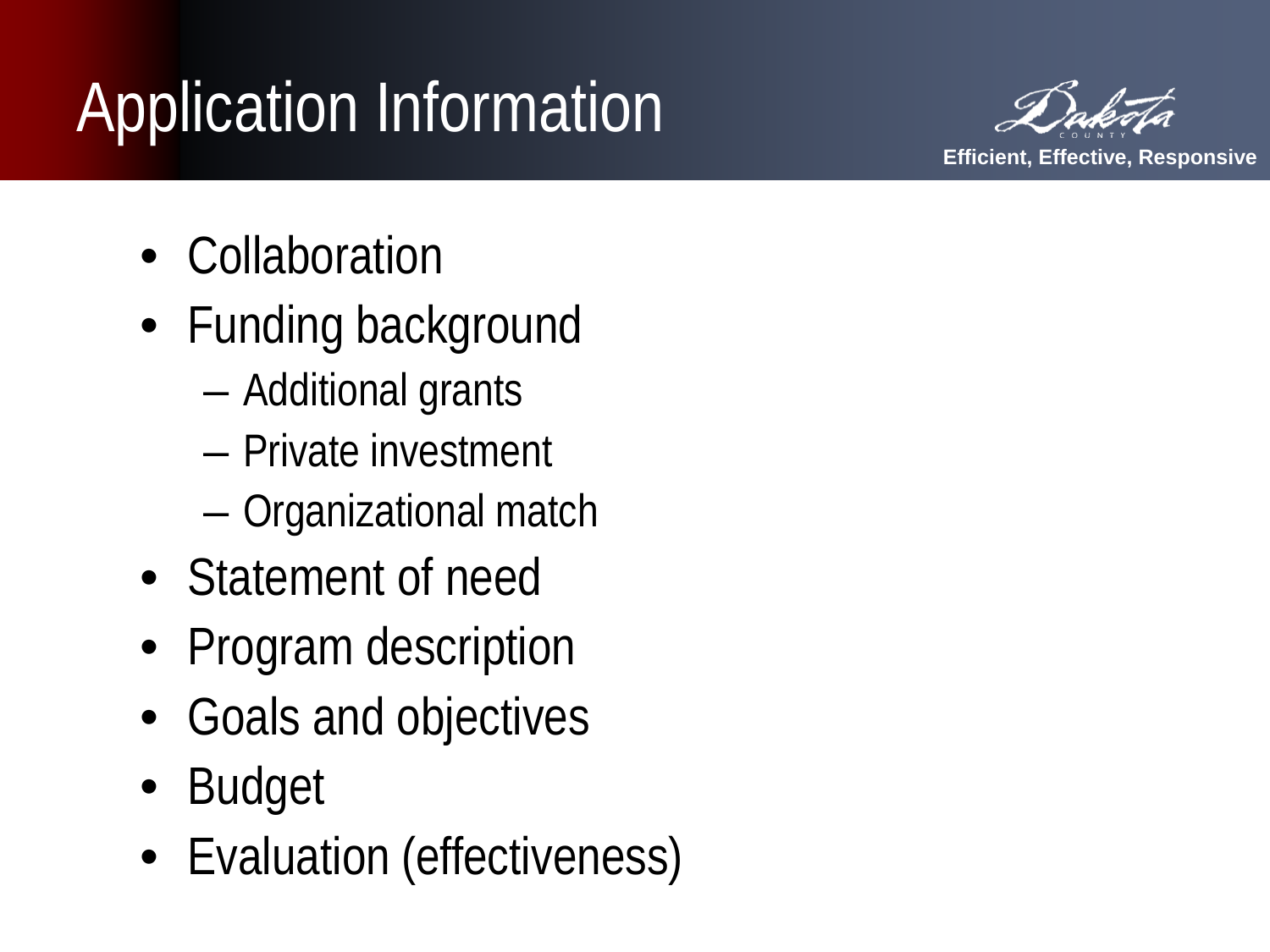



- Release of application January 22, 2020
- Applications due April 1, 2020
- Physical Development Committee of the Whole presentation and discussion of grant submittals – April 14, 2020 (County Board April 21, 2020)
- Q2/Q3 development of JPAs for any grant awards.